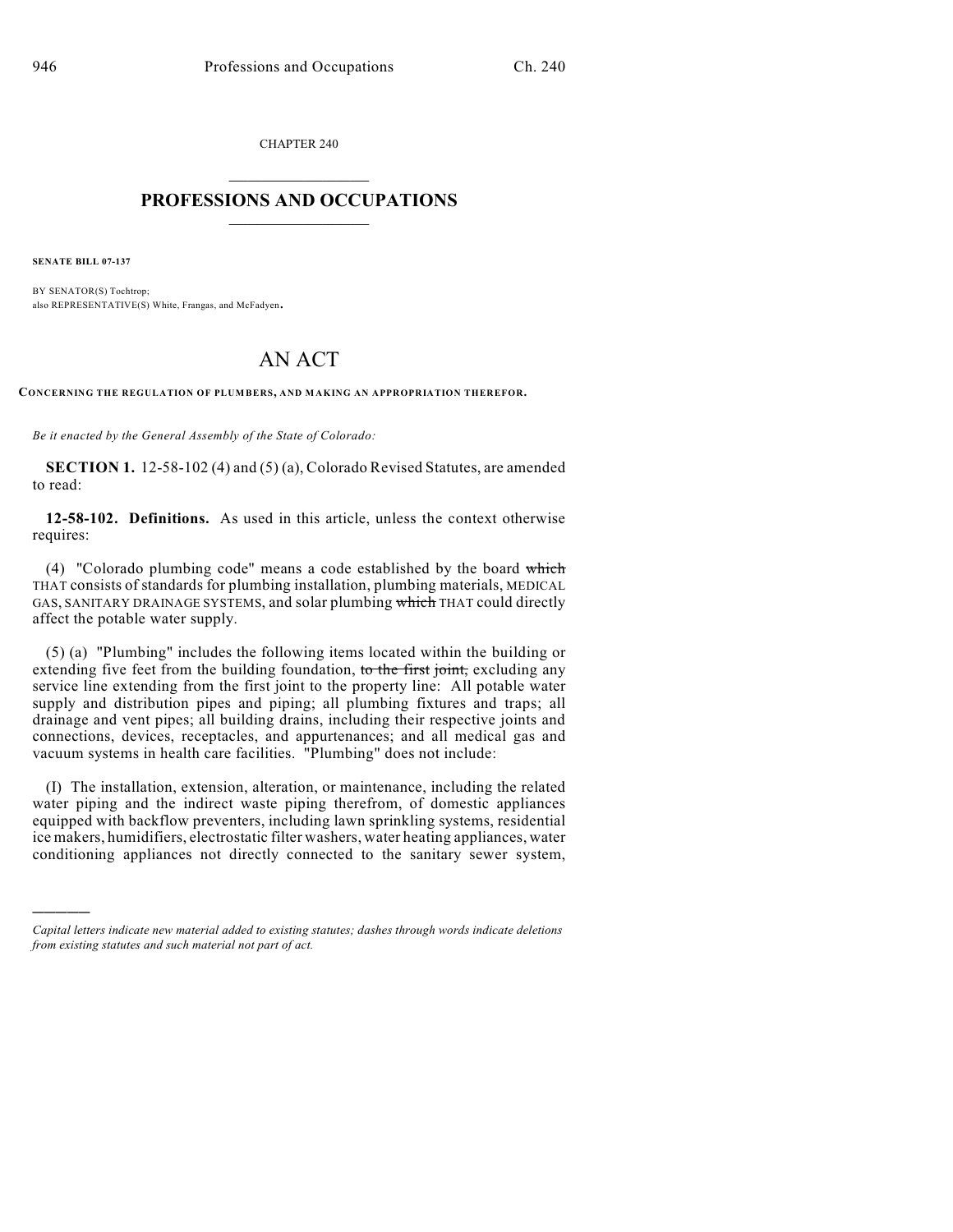building heating appliances and systems, fire protection systems, air conditioning installations, process and industrial equipment and piping systems, or indirect drainage systems not a part of a sanitary sewer system; or

(II) The repair and replacement of garbage disposal units and dishwashers directly connected to the sanitary sewer system, including the necessary replacement of all tail pipes and traps, or the repair, maintenance, and replacement of sinks, faucets, drains, showers, tubs, and toilets.

**SECTION 2.** 12-58-104 (1), Colorado Revised Statutes, is amended BY THE ADDITION OF A NEW PARAGRAPH to read:

**12-58-104. Powers of board - fees.** (1) In addition to all other powers and duties conferred or imposed upon the board by this article, the board is authorized and empowered to:

(c.5) ESTABLISH FEES FOR THE ISSUANCE OF A NEW REGISTRATION AND FOR EACH RENEWAL OF REGISTRATION, PURSUANT TO SECTION 24-34-105, C.R.S.

**SECTION 3.** 12-58-105, Colorado Revised Statutes, is amended BY THE ADDITION OF A NEW SUBSECTION to read:

**12-58-105. Plumber must have license - control and supervision.** (3) NO PERSON, FIRM, PARTNERSHIP, CORPORATION, OR ASSOCIATION SHALL OPERATE AS A PLUMBING CONTRACTOR UNTIL SUCH CONTRACTOR HAS OBTAINED REGISTRATION FROM THE BOARD. THE BOARD SHALL REGISTER A PLUMBING CONTRACTOR UPON PAYMENT OF THE FEE AS PROVIDED IN SECTION 12-58-104 AND PRESENTATION OF EVIDENCE THAT THE APPLICANT HAS COMPLIED WITH THE APPLICABLE WORKERS' COMPENSATION AND UNEMPLOYMENT COMPENSATION LAWS OF THIS STATE. IN ORDER TO ACT AS A PLUMBING CONTRACTOR, THE PERSON, FIRM, PARTNERSHIP, CORPORATION, ASSOCIATION, OR OTHER ORGANIZATION MUST EITHER BE, OR EMPLOY FULL-TIME, A MASTER PLUMBER, WHO SHALL BE IN CHARGE OF THE SUPERVISION OF ALL PLUMBING WORK PERFORMED BY SUCH CONTRACTOR. A MASTER PLUMBER SHALL BE RESPONSIBLE FOR NO MORE THAN ONE PLUMBING CONTRACTOR AT A TIME. THE MASTER PLUMBER SHALL BE REQUIRED TO NOTIFY THE BOARD WITHIN FIFTEEN DAYS AFTER HIS OR HER TERMINATION AS A MASTER PLUMBER FOR THAT PLUMBING CONTRACTOR. THE MASTER PLUMBER IS RESPONSIBLE FOR ALL PLUMBING WORK PERFORMED BY THE PLUMBING CONTRACTOR. FAILURE TO COMPLY WITH A NOTIFICATION MAY LEAD TO SUSPENSION OR REVOCATION OF THE MASTER PLUMBER LICENSE AS PROVIDED IN SECTION 12-58-110.

**SECTION 4.** The introductory portion to 12-58-110 (1), Colorado Revised Statutes, is amended, and the said 12-58-110 (1) is further amended BY THE ADDITION OF A NEW PARAGRAPH, to read:

**12-58-110. Disciplinary action by board - licenses or registrations denied, suspended, or revoked - cease and desist orders.** (1) The board may deny, suspend, revoke, or refuse to renew any license or registration issued or applied for under the provisions of this article or place a licensee OR A REGISTRANT on probation for any of the following reasons: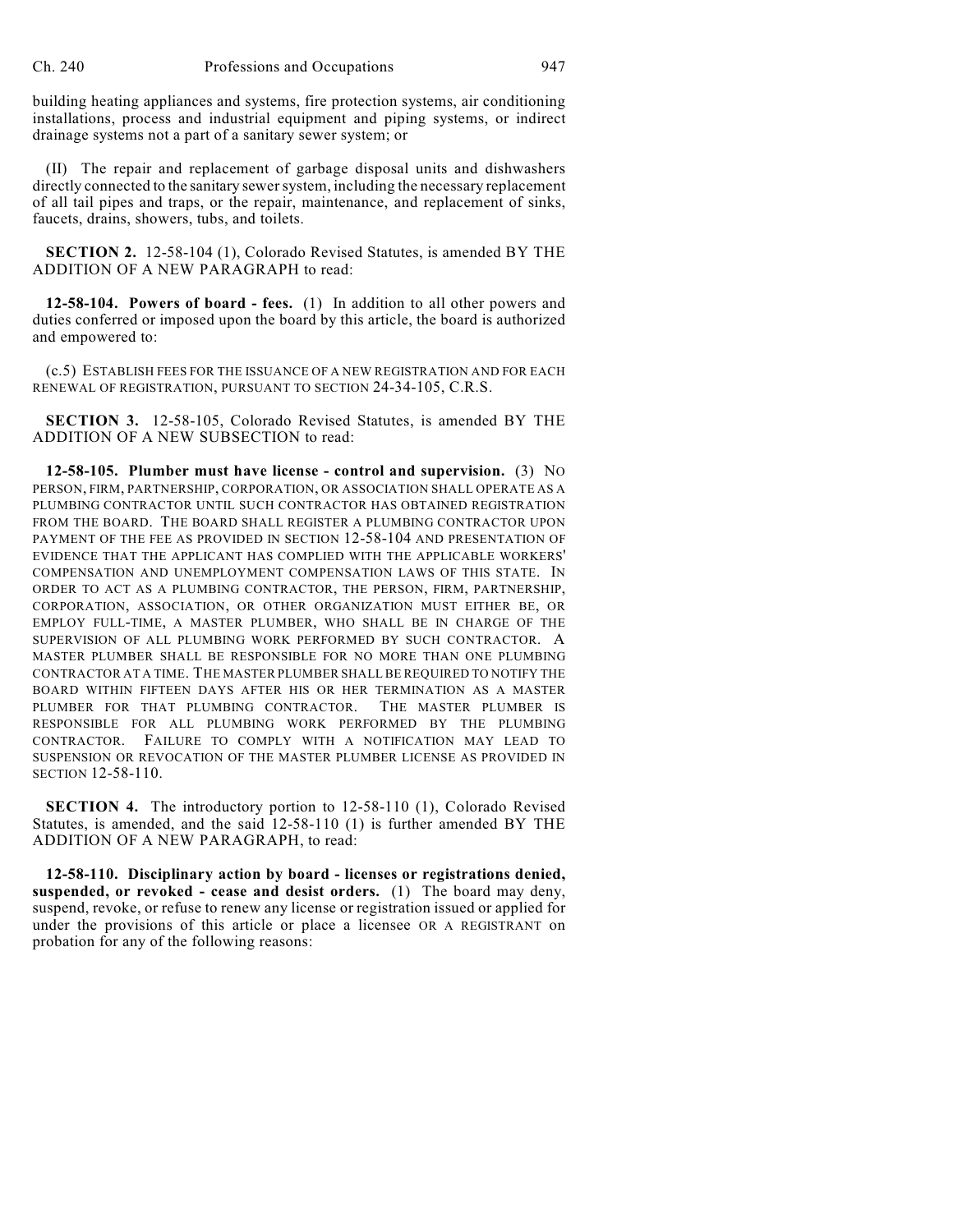(q) IN CONNECTION WITH A CONSTRUCTION OR BUILDING PROJECT REQUIRING THE SERVICES OF A PERSON REGULATED BY THIS ARTICLE, TO WILLFULLY DISREGARD OR VIOLATE:

(I) ANY BUILDING OR CONSTRUCTION LAW OF THIS STATE OR ANY OF ITS POLITICAL SUBDIVISIONS;

(II) ANY SAFETY OR LABOR LAW;

(III) ANY HEALTH LAW;

(IV) ANY WORKERS' COMPENSATION INSURANCE LAW;

(V) ANY STATE OR FEDERAL LAW GOVERNING WITHHOLDINGS FROM EMPLOYEE INCOME, INCLUDING, BUT NOT LIMITED TO, INCOME TAXES, UNEMPLOYMENT TAXES, OR SOCIAL SECURITY TAXES; OR

(VI) ANY REPORTING, NOTIFICATION, OR FILING LAW OF THIS STATE OR THE FEDERAL GOVERNMENT.

**SECTION 5.** 12-58-116.5 (1), (2), and (4), Colorado Revised Statutes, are amended, and the said 12-58-116.5 is further amended BY THE ADDITION OF A NEW SUBSECTION, to read:

**12-58-116.5. Violation - fines - rules.** (1) (a) Notwithstanding the provisions of section 12-58-116, the board shall have authority to assess a fine for any violation of the provisions of this article or any standard, rule, or regulation adopted by the board. IF THE BOARD CONCLUDES THAT ANY LICENSEE, REGISTRANT, OR APPLICANT FOR LICENSURE HAS VIOLATED ANY PROVISION OF SECTION 12-58-110 AND THAT DISCIPLINARY ACTION IS APPROPRIATE, THE PROGRAM ADMINISTRATOR OR THE PROGRAM ADMINISTRATOR'S DESIGNEE MAY ISSUE A CITATION IN ACCORDANCE WITH SUBSECTION (2.5) OF THIS SECTION TO SUCH LICENSEE, REGISTRANT, OR APPLICANT.

(b) (I) THE LICENSEE, REGISTRANT, OR APPLICANT TO WHOM A CITATION HAS BEEN ISSUED MAY MAKE A REQUEST TO NEGOTIATE A STIPULATED SETTLEMENT AGREEMENT WITH THE PROGRAM ADMINISTRATOR OR THE PROGRAM ADMINISTRATOR'S DESIGNEE, IF SUCH REQUEST IS MADE IN WRITING WITHIN TEN WORKING DAYS AFTER ISSUANCE OF THE CITATION WHICH IS THE SUBJECT OF THE SETTLEMENT AGREEMENT.

(II) ALL STIPULATED SETTLEMENT AGREEMENTS SHALL BE CONDUCTED PURSUANT TO RULES ADOPTED BY THE BOARD PURSUANT TO SECTION 12-58-104 (1) (d). THE BOARD SHALL ADOPT A RULE TO ALLOW ANY LICENSEE, REGISTRANT, OR APPLICANT UNABLE, IN GOOD FAITH, TO SETTLE WITH THE PROGRAM ADMINISTRATOR TO REQUEST AN ADMINISTRATIVE HEARING PURSUANT TO PARAGRAPH (c) OF THIS SUBSECTION (1).

(III) WHEN A COMPLAINT OR AN INVESTIGATION DISCLOSES AN INSTANCE OF MISCONDUCT THAT, IN THE OPINION OF THE BOARD, WARRANTS FORMAL ACTION, THE COMPLAINT SHALL NOT BE RESOLVED BY A DEFERRED SETTLEMENT, ACTION, JUDGMENT, OR PROSECUTION.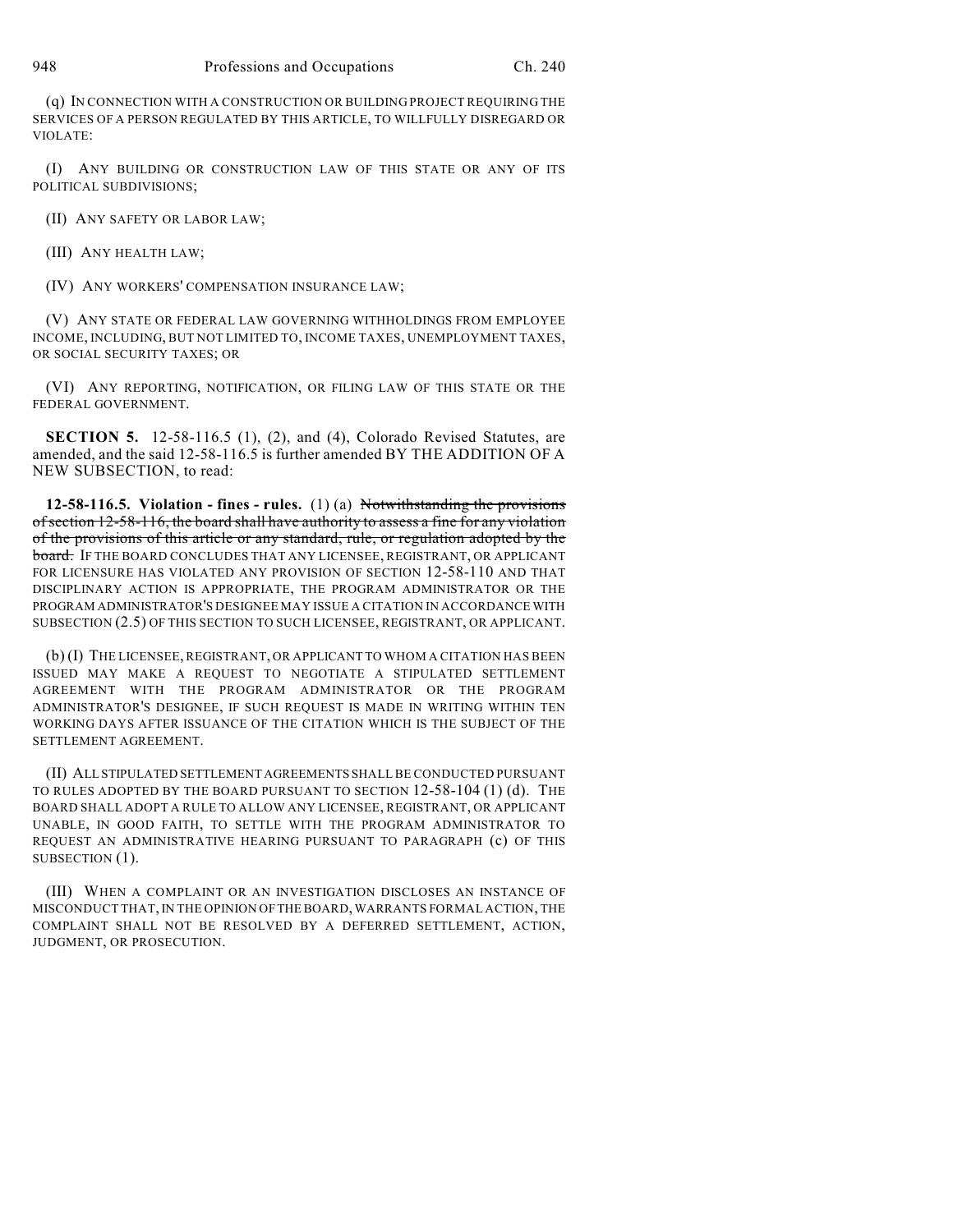## Ch. 240 Professions and Occupations 949

(c) (I) THE LICENSEE, REGISTRANT, OR APPLICANT TO WHOM A CITATION HAS BEEN ISSUED MAY REQUEST AN ADMINISTRATIVE HEARING TO DETERMINE THE PROPRIETY OF SUCH CITATION IF SUCH REQUEST IS MADE IN WRITING WITHIN TEN WORKING DAYS AFTER ISSUANCE OF THE CITATION WHICH IS THE SUBJECT OF THE HEARING OR WITHIN A REASONABLE PERIOD AFTER NEGOTIATIONS FOR A STIPULATED SETTLEMENT AGREEMENT PURSUANT TO PARAGRAPH (b) OF THIS SUBSECTION (1) HAVE BEEN DEEMED FUTILE BY THE PROGRAM ADMINISTRATOR.

(II) FOR GOOD CAUSE THE BOARD MAY EXTEND THE PERIOD OF TIME IN WHICH A PERSON WHO HAS BEEN CITED MAY REQUEST A HEARING.

(III) ALL HEARINGS CONDUCTED PURSUANT TO SUBPARAGRAPH (I) OF THIS PARAGRAPH (c) SHALL BE CONDUCTED IN COMPLIANCE WITH SECTION 24-4-105, C.R.S.

(d) ANY ACTION TAKEN BY THE BOARD PURSUANT TO THIS SECTION SHALL BE DEEMED FINAL AFTER THE PERIOD OF TIME EXTENDED TO THE LICENSEE, REGISTRANT, OR APPLICANT TO CONTEST SUCH ACTION PURSUANT TO THIS SUBSECTION (1) HAS EXPIRED.

(2) (a) Such fine shall not be less than five hundred dollars or greater than one thousand dollars and shall be transmitted to the state treasurer, who shall credit the same to the general fund. THE BOARD SHALL ADOPT A SCHEDULE OF FINES PURSUANT TO PARAGRAPH (b) OF THIS SUBSECTION (2) AS PENALTIES FOR VIOLATING SECTION 12-58-110. SUCH FINES SHALL BE ASSESSED IN CONJUNCTION WITH THE ISSUANCE OF A CITATION, PURSUANT TO A STIPULATED SETTLEMENT AGREEMENT, OR FOLLOWING AN ADMINISTRATIVE HEARING. SUCH SCHEDULE SHALL BE ADOPTED BY RULE IN ACCORDANCE WITH SECTION 12-58-104 (1) (d).

(b) IN DEVELOPING THE SCHEDULE OF FINES, THE BOARD SHALL:

(I) PROVIDE THAT A FIRST OFFENSE MAY CARRY A FINE OF UP TO ONE THOUSAND DOLLARS;

(II) PROVIDE THAT A SECOND OFFENSE MAY CARRY A FINE OF UP TO TWO THOUSAND DOLLARS;

(III) PROVIDE THAT ANY SUBSEQUENT OFFENSE MAY CARRY A FINE OF UP TO TWO THOUSAND DOLLARS FOR EACH DAY THAT ANY PROVISION OF SECTION 12-58-110 IS VIOLATED;

(IV) CONSIDER HOW THE VIOLATION IMPACTS THE PUBLIC, INCLUDING ANY HEALTH AND SAFETY CONSIDERATIONS;

(V) CONSIDER WHETHER TO PROVIDE FOR A RANGE OF FINES FOR ANY PARTICULAR VIOLATION OR TYPE OF VIOLATION; AND

(VI) PROVIDE UNIFORMITY IN THE FINE SCHEDULE.

(2.5) (a) (I) ANY CITATION ISSUED PURSUANT TO THIS SECTION SHALL BE IN WRITING, SHALL ADEQUATELY DESCRIBE THE NATURE OF THE VIOLATION, AND SHALL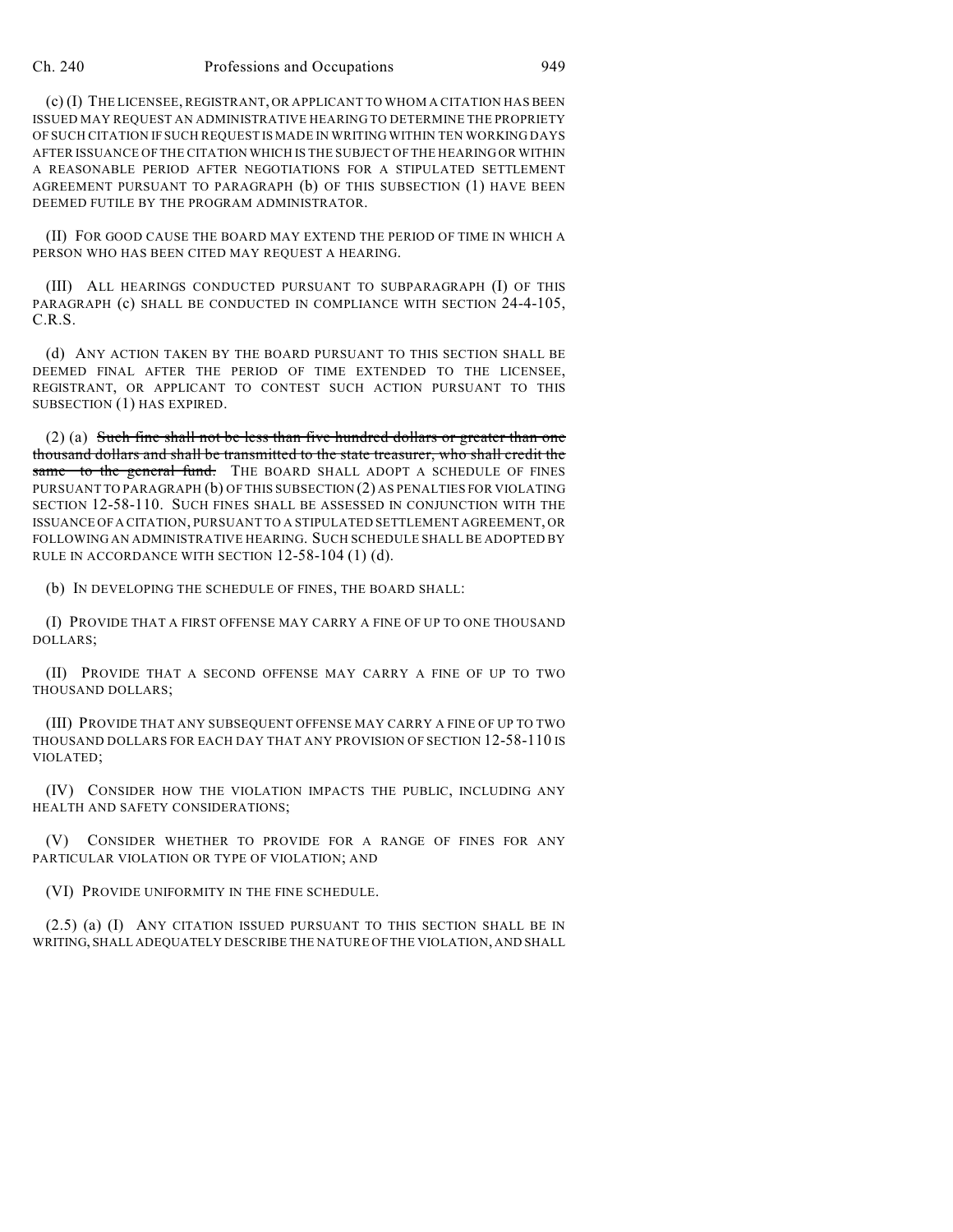REFERENCE THE STATUTORY OR REGULATORY PROVISION OR ORDER ALLEGED TO HAVE BEEN VIOLATED.

(II) ANY CITATION ISSUED PURSUANT TO THIS SECTION SHALL CLEARLY STATE WHETHER A FINE IS IMPOSED, THE AMOUNT OF SUCH FINE, AND THAT PAYMENT FOR SUCH FINE MUST BE REMITTED WITHIN THE TIME SPECIFIED IN SUCH CITATION IF SUCH CITATION IS NOT CONTESTED PURSUANT TO SUBSECTION (1) OF THIS SECTION.

(III) ANY CITATION ISSUED PURSUANT TO THIS SECTION SHALL CLEARLY SET FORTH HOW SUCH CITATION MAY BE CONTESTED PURSUANT TO SUBSECTION (1) OF THIS SECTION, INCLUDING ANY TIME LIMITATIONS.

(b) A CITATION OR COPY OF A CITATION ISSUED PURSUANT TO THIS SECTION MAY BE SERVED BY CERTIFIED MAIL OR IN PERSON BY A PROGRAM ADMINISTRATOR OR THE ADMINISTRATOR'S DESIGNEE UPON A PERSON OR THE PERSON'S AGENT IN ACCORDANCE WITH C.R.C.P. 4.

(c) IF THE RECIPIENT FAILS TO GIVE WRITTEN NOTICE TO THE BOARD THAT THE RECIPIENT INTENDS TO CONTEST SUCH CITATION OR TO NEGOTIATE A STIPULATED SETTLEMENT AGREEMENT WITHIN TEN WORKING DAYS AFTER SERVICE OF A CITATION BY THE BOARD, SUCH CITATION SHALL BE DEEMED A FINAL ORDER OF THE BOARD.

(d) THE BOARD MAY SUSPEND OR REVOKE A LICENSE OR REGISTRATION OR MAY REFUSE TO RENEW ANY LICENSE OR REGISTRATION ISSUED OR MAY PLACE ON PROBATION ANY LICENSEE OR REGISTRANT IF THE LICENSEE OR REGISTRANT FAILS TO COMPLY WITH THE REQUIREMENTS SET FORTH IN A CITATION DEEMED FINAL PURSUANT TO PARAGRAPH (c) OF THIS SUBSECTION (2.5).

(e) THE FAILURE OF AN APPLICANT FOR LICENSURE TO COMPLY WITH A CITATION DEEMED FINAL PURSUANT TO PARAGRAPH (c) OF THIS SUBSECTION (2.5) IS GROUNDS FOR DENIAL OF A LICENSE.

(f) NO CITATION MAY BE ISSUED UNDER THIS SECTION UNLESS THE CITATION IS ISSUED WITHIN THE SIX-MONTH PERIOD FOLLOWING THE OCCURRENCE OF THE VIOLATION.

(4) (a) Any administrative fines collected pursuant to this section shall be transmitted to the state treasurer, who shall credit such fines to the general fund FINE COLLECTED PURSUANT TO THIS SECTION SHALL BE TRANSMITTED TO THE STATE TREASURER, WHO SHALL CREDIT ONE-HALF OF THE AMOUNT OF ANY SUCH FINE TO THE GENERAL FUND, AND ONE-HALF OF THE AMOUNT OF ANY SUCH FINE SHALL BE SHARED WITH THE APPROPRIATE CITY, TOWN, COUNTY, OR CITY AND COUNTY, WHICH AMOUNTS SHALL BE TRANSMITTED TO ANY SUCH ENTITY ON AN ANNUAL BASIS.

(b) ANY FINE ASSESSED IN A CITATION OR AN ADMINISTRATIVE HEARING OR ANY AMOUNT DUE PURSUANT TO A STIPULATED SETTLEMENT AGREEMENT THAT IS NOT PAID MAY BE COLLECTED BY THE PROGRAM ADMINISTRATOR THROUGH A COLLECTION AGENCY OR IN AN ACTION IN THE DISTRICT COURT OF THE COUNTY IN WHICH THE PERSON AGAINST WHOM THE FINE IS IMPOSED RESIDES OR IN THE COUNTY IN WHICH THE OFFICE OF THE PROGRAM ADMINISTRATOR IS LOCATED.